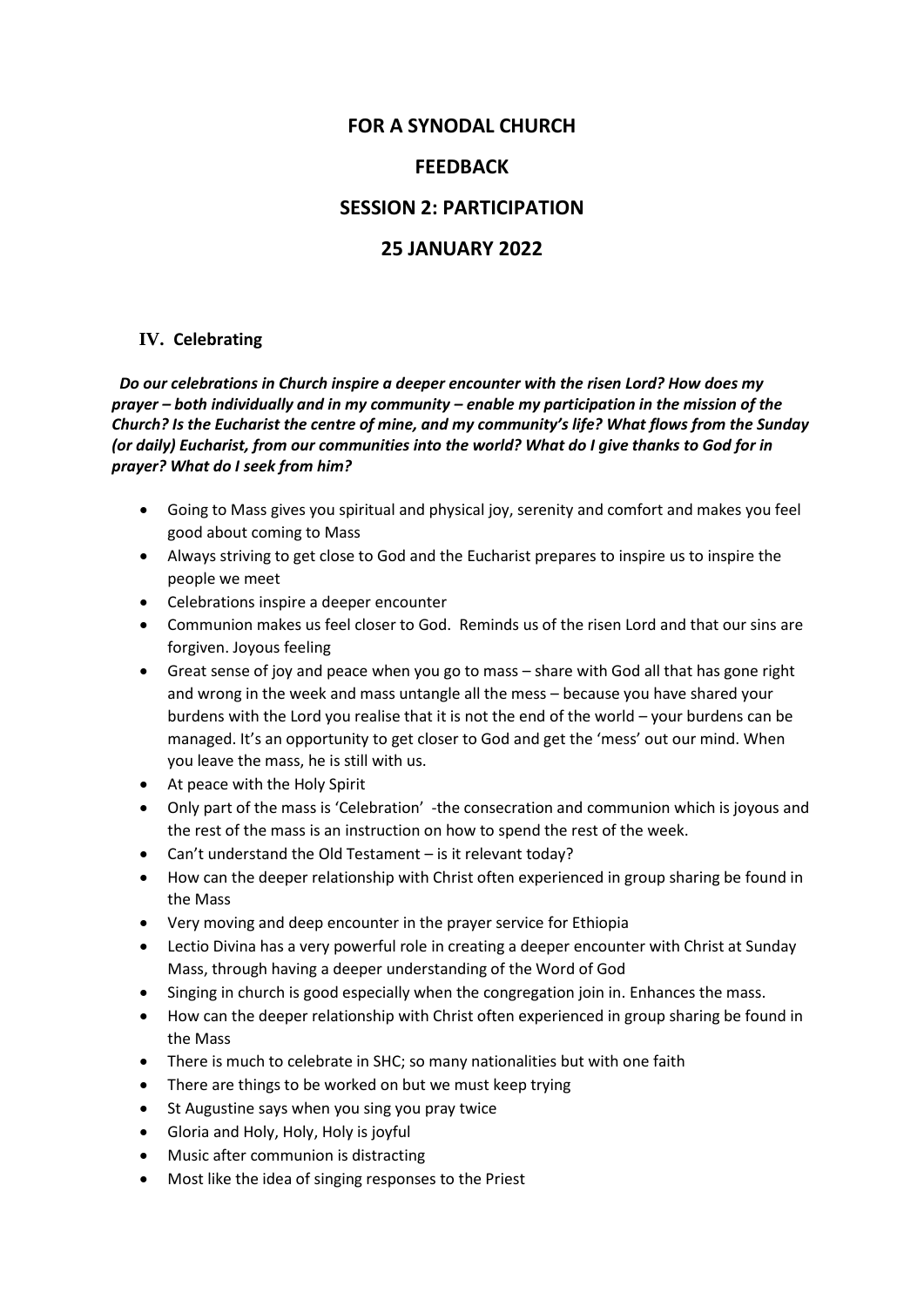- Lovely when the congregation sings: how to encourage that more,
- Should the choir be in the congregation ?
- Being in church is happy and fulfilling- an obligation legacy of parents. Loves starting the day celebrating mass
- Congregation comes into one voice and blends into one Spirit.
- Sense of calm and peace. Time in church is so special because you confide in and feel the Holy Spirt. Can feel God's presence and a great sense of community
- Sharing sign of Peace brings the community together
- Of all the liturgies Benediction gives the most joy even more than going to mass. Pity the attendance at Benediction is so poor. Benediction brings you closer to God – even comes across magnificently on zoom. The blessing and adding the incense is such a blessing.
- Our body prays most children join in using their body. Emotions plan an important part in celebrating mass.
- The homily stays in our mind for a long time after mass. We are all children of God no favourites. Share with others what you have heard.
- Involve other people leave mass strengthen in faith. Go out into the world feeling revitalised and strengthen.
- The Eucharist is the centre of our lives going to church explains scripture. Bring it into daily life
- Scripture is the focal point of mass
- Enjoys online masses and listening to different interpretations of the same gospel.
- Thank God for all one has, health, food to eat and a roof over our head. Don't take anything for granted. Thank God for children, husband, friends and family and ask for help and assistance. We are nothing without God.
- We have freedom to make choices.
- Give thanks for freedom to go to mass, there is such a shortage of priests. We are blessed at SHC because we have an abundance of priests. We are blessed to live in a country that tolerates all religions.

#### **STATEMENT:THE CHURCH IS GOOD AT CELEBRATING THE DEPTH AND BREADTH OF OUR FAITH**

• **Overall : Agree \*\***

### **V. Co-responsibility in the Mission**

*Do I understand the mission of the Church - in my own life, in the local church, and the universal church? How do our lives relate to the Great Commission of Jesus (Matt 28:18- 20\*)? What formation do I need to be more committed to the mission of the Church? What impact is our local community making in the area – do we make a difference?*

• Universal church should make more use of the internet and TV to bring people closer to God for example, Fr Andrew's discussion with two other denominations discussing faith. Stephan Wang, podcasts – or a Catholic Billy Graham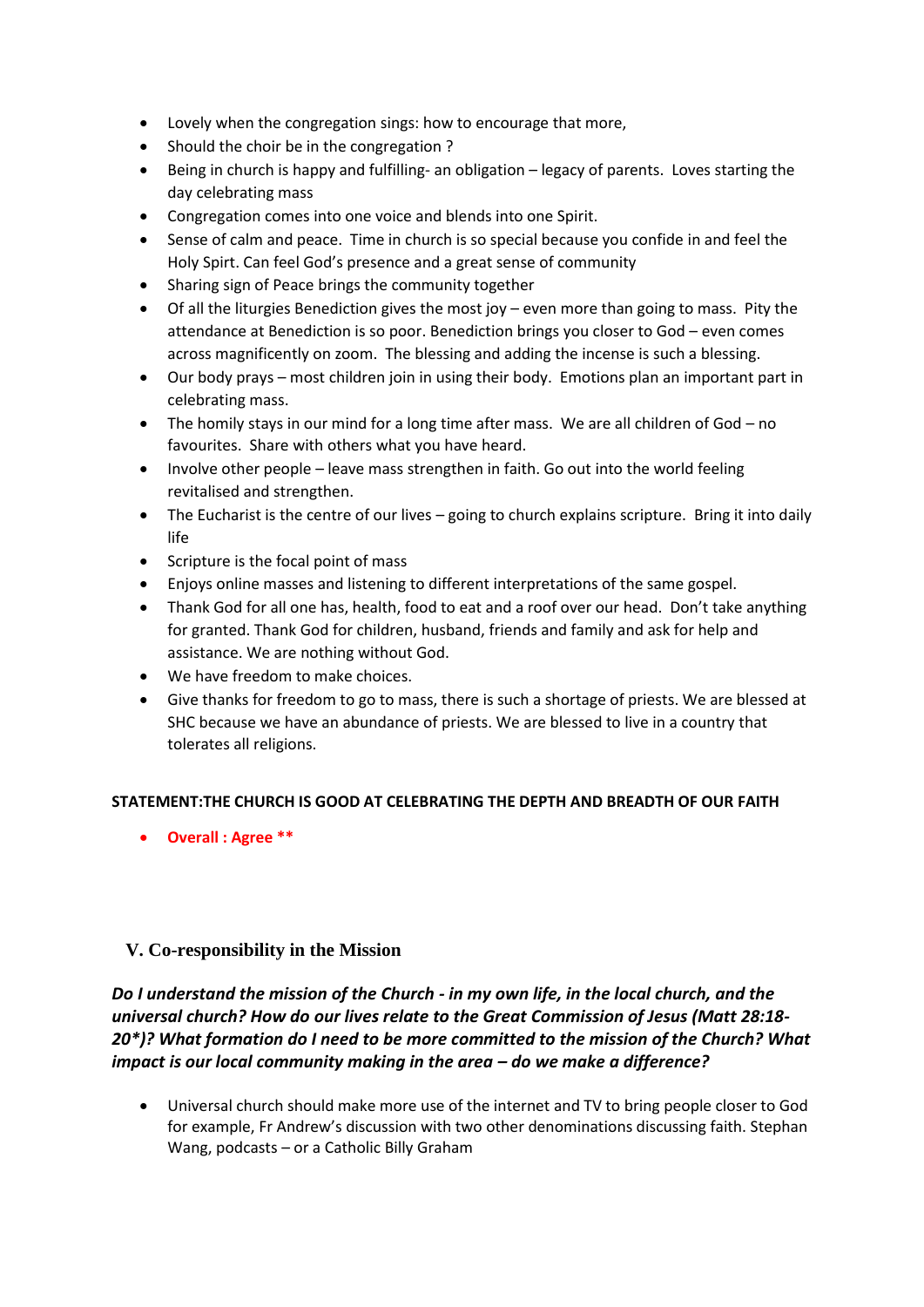- The last thing that Father says in the Mass after the blessing is to take the Gospel to the world.
- The passage read (Matt 28:18-20) is the start of the Christian church and is the fundamental message from God to Jesus who then gave mankind the authority and request to go out and be disciples. Men and women, there is no discrimination – Should put the passage in large letters as you leave the church.
- St Francis said "Go and preach the gospel and if you must, use words. "Preach by our actions.
- We should bring God to others and reach out. SHC is beginning to make a difference to the community
- Muslims are always happy to talk about their religion and feasts
- Our churches have a misconception about the Catholic Church they don't understand why we pray to Mary and have statues in our churches and homes, also why don't we have more women clergy.
- All churches have the same aim to be with our Lord
- God loves all mankind no matter what your religion
- Catholics go to Mass every Sunday not only when we 'feel like it'
- Evangelization is not for everyone, have deep faith but can't evangelise, easier to talk one to one. We must remember that there are many gifts of the Holy Spirit. Our actions will show our faith.
- There is a lot of material available about how to go about our mission; we have to take the initiative and always try to continue to do our best
- Action is needed; more outreach.
- More formation needed on how to talk about our faith e.g Alpha, plus our studies on Laudato Si', Human Trafficking , Fratelli Tutti and Lectio Divina
- More and more needs to be done; we can only continue to try.
- Support people selling the Big Issue. Important to give time and support to the poor. Show kindness
- Charities are good to support. We can learn so much by having different charities come and speak to us at Church e.g learned so much about prisoners by having someone talk about it at church.
- Put words into action people in care homes are grateful if you share your faith.
- We must remember that if the Disciples said it was too hard to evangelize, we wouldn't be here today.
- Today's society is very different compared to years gone by not as easy to get youngsters to follow us in our faith
- A parishioner was moved seeing someone praying at their father's death bed and converted to Catholicism; You don't always know when you are evangelising.

### **STATEMENT : THE CHURCH IS GOOD AT EMPOWERING A SENSE OF MISSION**

• **Overall : Agree \*\***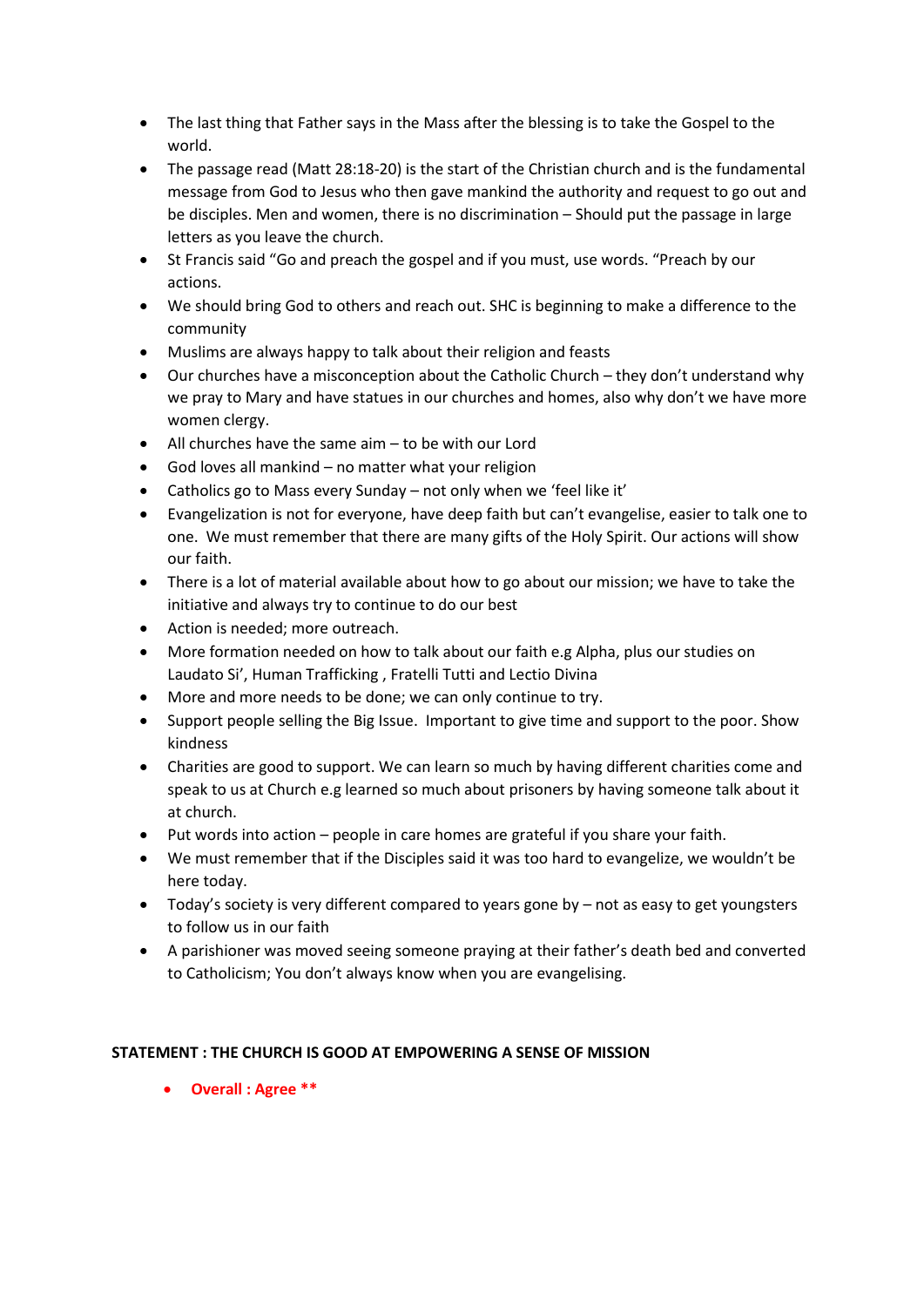# **Vl . Dialogue in Church and Society**

# *How do we understand dialogue (respectful conversation) between Church and the wider Society? Do we see dialogue as a unique contribution that the Church can make to the world? How do we address the challenges that dialogue brings about? How do we begin to dialogue with others?*

- Pope Francis is wonderful speaks out on all subjects and sets an example for us all – wonderful how he communicates and listens to all religions
- Alpha is wonderful even though it was not started by Catholics it is nonthreatening and inclusive of young and old – we can learn lots from other churches and also share our faith with them but there must be respect between the different churches.
- The food bank collections were dropped off at Methodist church good rapport when dropping off the food
- Ecumenical meetings and shared services, so much to learn through dialogue.
- Listen; the Catholic Church can give the impression that it has the answers to everything
- Some people think our church is a type of cult. With our views on abortion, contraception
- We need to see more inter denominational activities
- Be open, be respectful and follow through on conversations started
- We don't see many young people in church
- Catholic Church can be viewed negatively by some members of society for historic reasons; we have a chance to change that now ; difficult but not impossible.
- The value of different faiths working together can be seen by the end of apartheid in South Africa; real political change brought about; the Catholic Church will always fight injustice.
- Pope Francis is inspired by dialogue and people listen to him, whether they agree or not
- We must try to emulate him.

### **STATEMENT : THE CHURCH IS GOOD AT DIALOGUE WITH THE WIDER COMMUNITY**

• **Overall : Agree \*\***

### **Vll***.* **Dialogue with Church and other Christian denominations.**

# *What is our relationship with other Christian communities? Do we listen to each other as we journey on our pilgrim way? What enriches us from other traditions? What do we offer them from ours?*

- There are formal occasions for dialogue but more is need at an informal level
- Surely this is within the last question?
- Other Christian denominations can find dialogue difficult too.